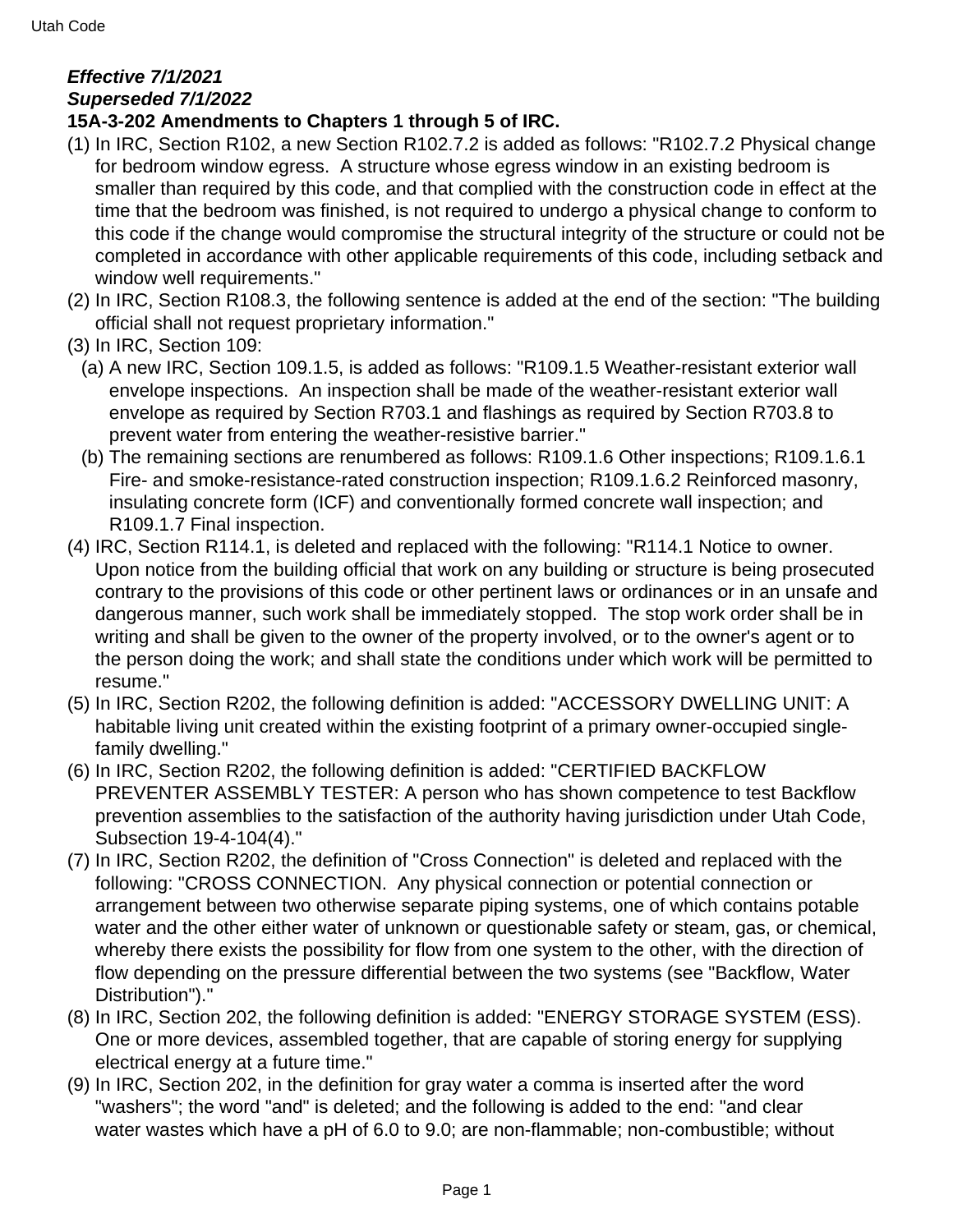objectionable odors; non-highly pigmented; and will not interfere with the operation of the sewer treatment facility."

- (10) In IRC, Section R202, the definition of "Potable Water" is deleted and replaced with the following: "POTABLE WATER. Water free from impurities present in amounts sufficient to cause disease or harmful physiological effects and conforming to the Utah Code, Title 19, Chapter 4, Safe Drinking Water Act, and Title 19, Chapter 5, Water Quality Act, and the regulations of the public health authority having jurisdiction."
- (11) IRC, Figure R301.2(5), is deleted and replaced with R301.2(5) as follows:

| "TABLE R301.2(5)                                 |                  |                           |                |  |
|--------------------------------------------------|------------------|---------------------------|----------------|--|
| GROUND SNOW LOADS FOR SELECTED LOCATIONS IN UTAH |                  |                           |                |  |
| City/Town                                        | County           | Ground Snow Load (lb/ft2) | Elevation (ft) |  |
| <b>Beaver</b>                                    | <b>Beaver</b>    | 35                        | 5886           |  |
| <b>Brigham City</b>                              | <b>Box Elder</b> | 42                        | 4423           |  |
| <b>Castle Dale</b>                               | Emery            | 32                        | 5669           |  |
| Coalville                                        | <b>Summit</b>    | 57                        | 5581           |  |
| <b>Duchesne</b>                                  | <b>Duchesne</b>  | 39                        | 5508           |  |
| Farmington                                       | <b>Davis</b>     | 35                        | 4318           |  |
| Fillmore                                         | Millard          | 30                        | 5138           |  |
| <b>Heber City</b>                                | Wasatch          | 60                        | 5604           |  |
| Junction                                         | Piute            | 27                        | 6030           |  |
| Kanab                                            | Kane             | 25                        | 4964           |  |
| Loa                                              | Wayne            | 37                        | 7060           |  |
| Logan                                            | Cache            | 43                        | 4531           |  |
| Manila                                           | Daggett          | 26                        | 6368           |  |
| Manti                                            | Sanpete          | 37                        | 5620           |  |
| Moab                                             | Grand            | 21                        | 4029           |  |
| Monticello                                       | San Juan         | 67                        | 7064           |  |
| Morgan                                           | Morgan           | 52                        | 5062           |  |
| Nephi                                            | Juab             | 39                        | 5131           |  |
| Ogden                                            | Weber            | 37                        | 4334           |  |
| Panguitch                                        | Garfield         | 41                        | 6630           |  |
| Parowan                                          | Iron             | 32                        | 6007           |  |
| Price                                            | Carbon           | 31                        | 5558           |  |
| Provo                                            | Utah             | 31                        | 4541           |  |
|                                                  |                  |                           |                |  |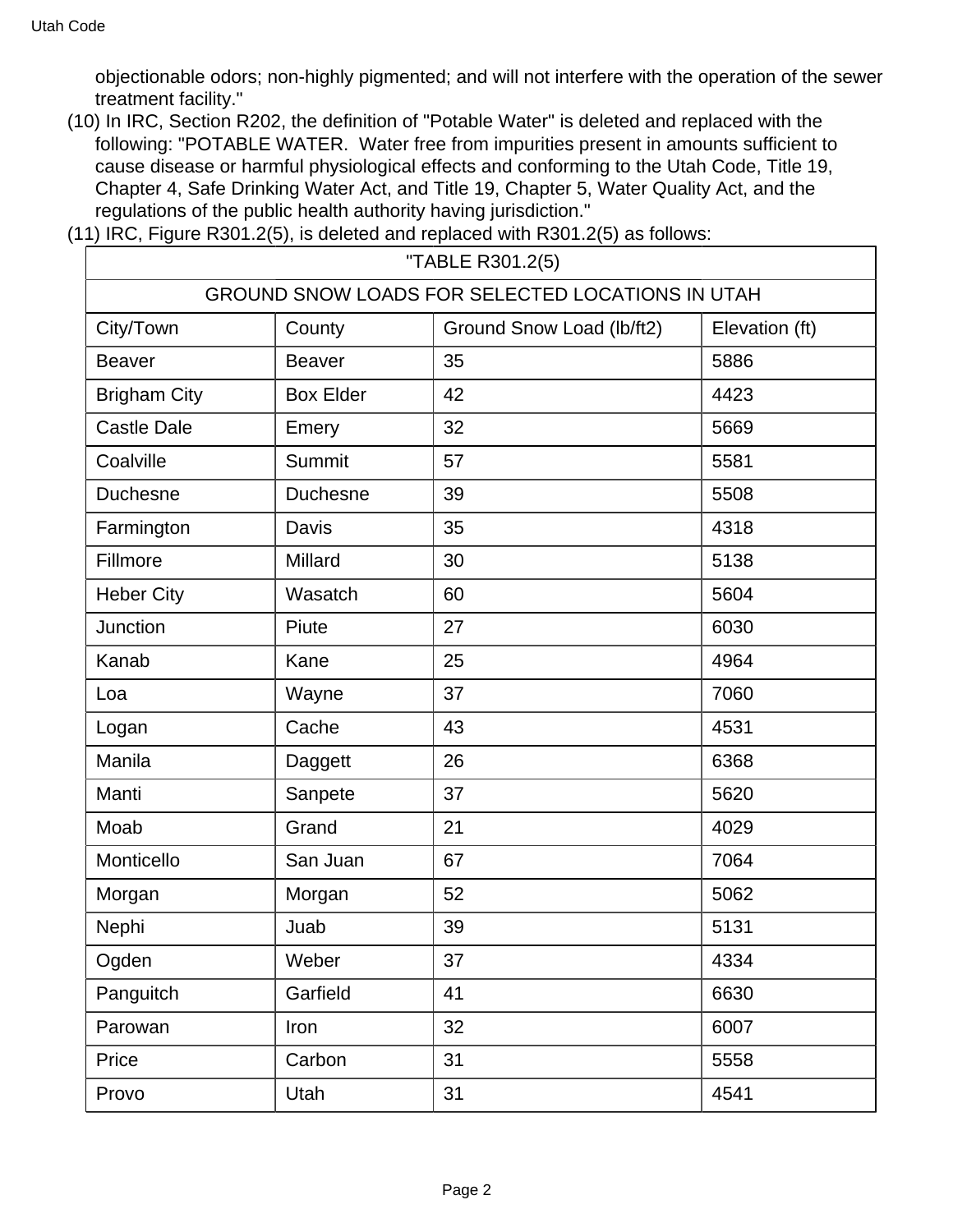| Randolph              | <b>Rich</b> | 50 | 6286 |
|-----------------------|-------------|----|------|
| Richfield             | Sevier      | 27 | 5338 |
| St. George            | Washington  | 21 | 2585 |
| <b>Salt Lake City</b> | Salt Lake   | 28 | 4239 |
| Tooele                | Tooele      | 35 | 5029 |
| Vernal                | Uintah      | 39 | 5384 |

Note: To convert lb/ft2 to kN/m2, multiply by 0.0479. To convert feet to meters, multiply by 0.3048.

1. Statutory requirements of the Authority Having Jurisdiction are not included in this state ground snow load table.

2. For locations where there is substantial change in altitude over the city/town, the load applies at and below the cited elevation, with a tolerance of 100 ft (30 m).

3. For other locations in Utah, see Bean, B., Maguire, M., Sun, Y. (2018), "The Utah Snow Load Study," Utah State University Civil and Environmental Engineering Faculty Publications, Paper 3589, http://utahsnowload.usu.edu/, for ground snow load values.

- (12) IRC, Section R301.6, is deleted and replaced with the following: "R301.6 Utah Snow Loads. The snow loads specified in Table R301.2(5b) shall be used for the jurisdictions identified in that table. Otherwise, for other locations in Utah, see Bean, B., Maguire, M., Sun, Y. (2018), "The Utah Snow Load Study," Utah State University Civil and Environmental Engineering Faculty Publications, Paper 3589, http://utahsnowload.usu.edu/, for ground snow load values."
- (13) In IRC, Section R302.2, the following sentence is added after the second sentence: "When an access/maintenance agreement or easement is in place, plumbing, mechanical ducting, schedule 40 steel gas pipe, and electric service conductors including feeders, are permitted to penetrate the common wall at grade, above grade, or below grade."
- (14) In IRC, Section R302.3, a new exception 3 is added as follows: "3. Accessory dwelling units separated by walls or floor assemblies protected by not less than 1/2-inch (12.7 mm) gypsum board or equivalent on each side of the wall or bottom of the floor assembly are exempt from the requirements of this section."
- (15) In IRC, Section R302.5.1, the words "self-closing device" are deleted and replaced with "selflatching hardware."
- (16) IRC, Section R302.13, is deleted.
- (17) In IRC, Section R303.4, the number "5" is changed to "3" in the first sentence.
- (18) In IRC, Section R310.6, in the exception, the words "or accessory dwelling units" are added after the words "sleeping rooms".
- (19) IRC, Sections R311.7.4 through R311.7.5.3, are deleted and replaced with the following: "R311.7.4 Stair treads and risers. R311.7.5.1 Riser height. The maximum riser height shall be 8 inches (203 mm). The riser shall be measured vertically between leading edges of the adjacent treads. The greatest riser height within any flight of stairs shall not exceed the smallest by more than 3/8 inch (9.5 mm).

R311.7.5.2 Tread depth. The minimum tread depth shall be 9 inches (228 mm). The tread depth shall be measured horizontally between the vertical planes of the foremost projection of adjacent treads and at a right angle to the tread's leading edge. The greatest tread depth within any flight of stairs shall not exceed the smallest by more than 3/8 inch (9.5 mm). Winder treads shall have a minimum tread depth of 10 inches (254 mm) measured as above at a point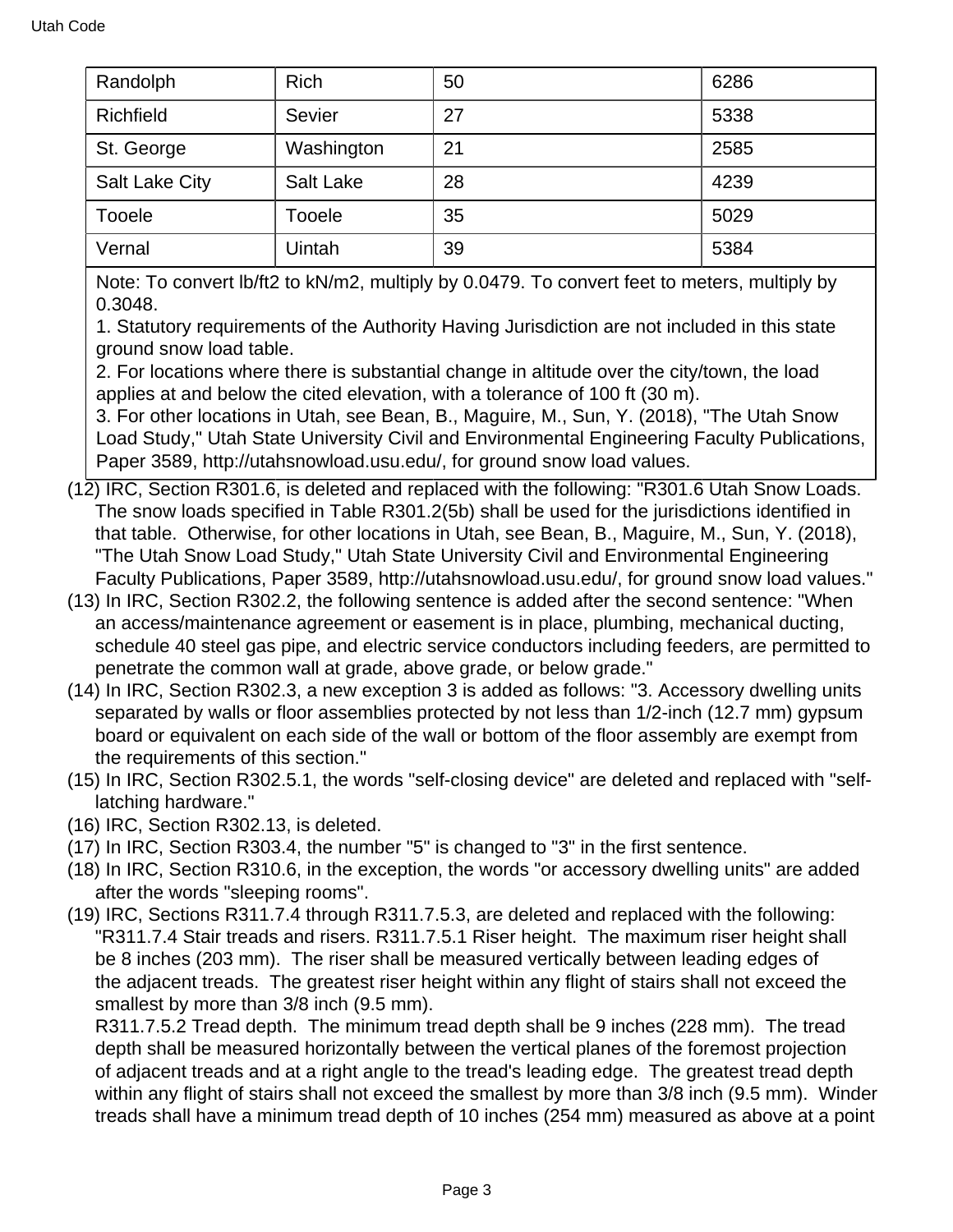12 inches (305 mm) from the side where the treads are narrower. Winder treads shall have a minimum tread depth of 6 inches (152 mm) at any point. Within any flight of stairs, the greatest winder tread depth at the 12-inch (305 mm) walk line shall not exceed the smallest by more than 3/8 inch (9.5 mm).

R311.7.5.3 Profile. The radius of curvature at the leading edge of the tread shall be no greater than 9/16 inch (14.3 mm). A nosing not less than 3/4 inch (19 mm) but not more than 1 1/4 inches (32 mm) shall be provided on stairways with solid risers. The greatest nosing projection shall not exceed the smallest nosing projection by more than 3/8 inch (9.5 mm) between two stories, including the nosing at the level of floors and landings. Beveling of nosing shall not exceed 1/2 inch (12.7 mm). Risers shall be vertical or sloped from the underside of the leading edge of the tread above at an angle not more than 30 degrees (0.51 rad) from the vertical. Open risers are permitted, provided that the opening between treads does not permit the passage of a 4-inch diameter (102 mm) sphere. Exceptions.

1. A nosing is not required where the tread depth is a minimum of 10 inches (254 mm).

2. The opening between adjacent treads is not limited on stairs with a total rise of 30 inches (762 mm) or less."

- (20) IRC, Section R312.2, is deleted.
- (21) IRC, Sections R313.1 through R313.2.1, are deleted and replaced with the following: "R313.1 Design and installation. When installed, automatic residential fire sprinkler systems for townhouses or one- and two-family dwellings shall be designed and installed in accordance with Section P2904 or NFPA 13D."
- (22) In IRC, Section R314.2.2, the words "or accessory dwelling units" are added after the words "sleeping rooms".
- (23) In IRC, Section R315.2.2, the words "or accessory dwelling units" are added after the words "sleeping rooms".
- (24) In IRC, Section 315.3, the following words are added to the first sentence after the word "installed": "on each level of the dwelling unit and."
- (25) In IRC, Section R315.5, a new exception, 3, is added as follows:

"3. Hard wiring of carbon monoxide alarms in existing areas shall not be required where the alterations or repairs do not result in the removal of interior wall or ceiling finishes exposing the structure, unless there is an attic, crawl space or basement available which could provide access for hard wiring, without the removal of interior finishes."

(26) A new IRC, Section R315.7, is added as follows: " R315.7 Interconnection. Where more than one carbon monoxide alarm is required to be installed within an individual dwelling unit in accordance with Section R315.1, the alarm devices shall be interconnected in such a manner that the actuation of one alarm will activate all of the alarms in the individual unit. Physical interconnection of smoke alarms shall not be required where listed wireless alarms are installed and all alarms sound upon activation of one alarm.

Exception: Interconnection of carbon monoxide alarms in existing areas shall not be required where alterations or repairs do not result in removal of interior wall or ceiling finishes exposing the structure, unless there is an attic, crawl space or basement available which could provide access for interconnection without the removal of interior finishes."

- (27) In IRC, Section R317.1.5, the period is deleted and the following language is added to the end of the paragraph: "or treated with a moisture resistant coating."
- (28) In IRC, Section 326.1, the words "residential provisions of the" are added after the words "pools and spas shall comply with".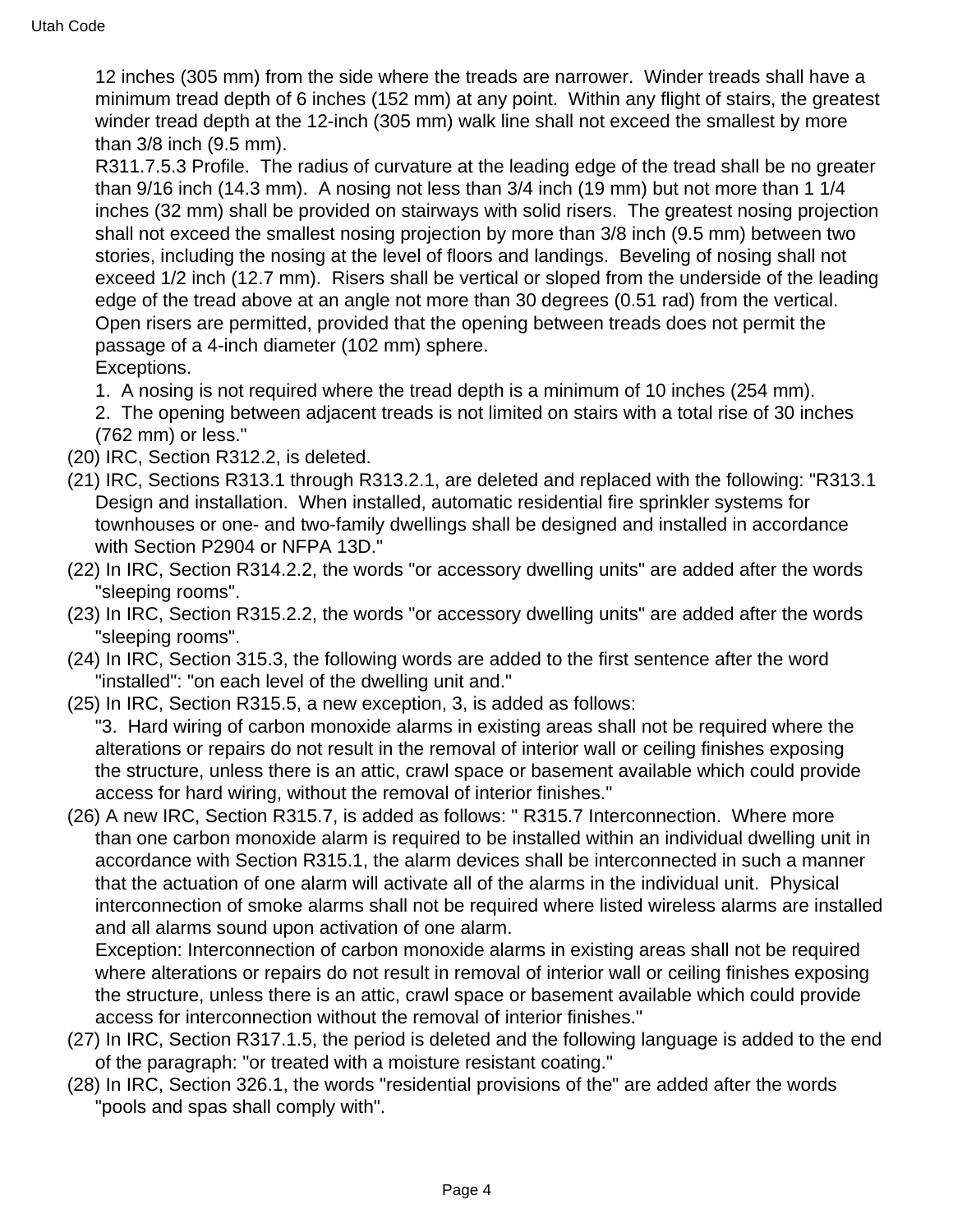(29) In IRC, Section R327.1 is deleted and replaced with the following: "327.1 General. Energy storage systems (ESS) shall comply with the provisions of this section. Exceptions:

1. ESS listed and labeled in accordance with UL 9540 and marked "For use in residential dwelling units", where installed in accordance with the manufacturer's instruction and NFPA 70. 2. ESS less than 1kWh (3.6 megajoules)."

(30) In IRC, Section R327.2 is deleted and replaced with the following: "327.2 Equipment listings. ESS shall be listed and labeled in accordance with UL 9540. Exception: Where approved, repurposed unlisted battery systems from electric vehicle are

allowed to be installed outdoors or in detached sheds located not less than 5 feet (1524 mm) from exterior walls, property lines and public ways."

- (31) In IRC, Section R327.3 is deleted and replaced with the following: "327.3 Installation. ESS shall be installed in accordance with the manufacturer's instructions and their listing."
- (32) In IRC, Section R327, a new section 327.3.1 is added as follows: "327.3.1 Spacing. Individual units shall be separate from each other by not less than three feet (914 mm) except where smaller separation distances are documented to be adequate based on large-scale fire testing complying with Section 1206.2.3 of the adopted International Fire Code."
- (33) In IRC, Section 327.4 is deleted and replaced with the following: "327.4 Locations. ESS shall be installed only in the following locations:
	- 1. Detached garages and detached accessory structures.

 2. Attached garages separated from the dwelling unit living space in accordance with Section R302.6.

 3. Outdoors or on the exterior side of exterior walls located not less than 3 feet (914 mm) from doors and windows directly entering the dwelling unit.

 4. Enclosed utility closets, basements, storage or utility spaces within dwelling units with finished or noncombustible walls and ceilings. Walls and ceilings of unfinished wood-framed construction shall be provided with not less than 5/8-inch (15.9 mm) Type X gypsum wallboard.

 ESS shall not be installed in sleeping rooms, or closets or spaces opening directly into sleeping rooms."

(34) In IRC, Section 327.5 is deleted and replaced with the following: "327.5 Energy ratings. Individual ESS units shall have a maximum rating of 20 kWh. The aggregate rating of the ESS shall not exceed:

1. 40 kWh within utility closets, basements, and storage or utility spaces.

2. 80 kWh in attached or detached garages and detached accessory structures.

3. 80 kWh on exterior walls.

4. 80 kWh outdoors on the ground.

 ESS installations exceeding the permitted individual or aggregate ratings shall be installed in accordance with Sections 1206.2.1 through 1206.2.12 of the adopted International Fire Code."

- (35) In IRC, Section 327.6 is deleted and replaced with the following: "327.6 Electrical installation. ESS shall be installed in accordance with NFPA 70. Inverters shall be listed and labeled in accordance with UL 1741 or provided as part of the UL 9540 listing. Systems connected to the utility grid shall use inverters listed for utility interaction."
- (36) In IRC, Section 327, a new section 327.7 is added as follows: "327.7 Fire detection. Rooms and areas within dwelling units, basements, and attached garages in which ESS are installed shall be protected by smoke alarms in accordance with Section R314. A heat detector, listed and interconnected to the smoke alarms, shall be installed in locations within dwelling units and attached garages where smoke alarms cannot be installed based on their listing."